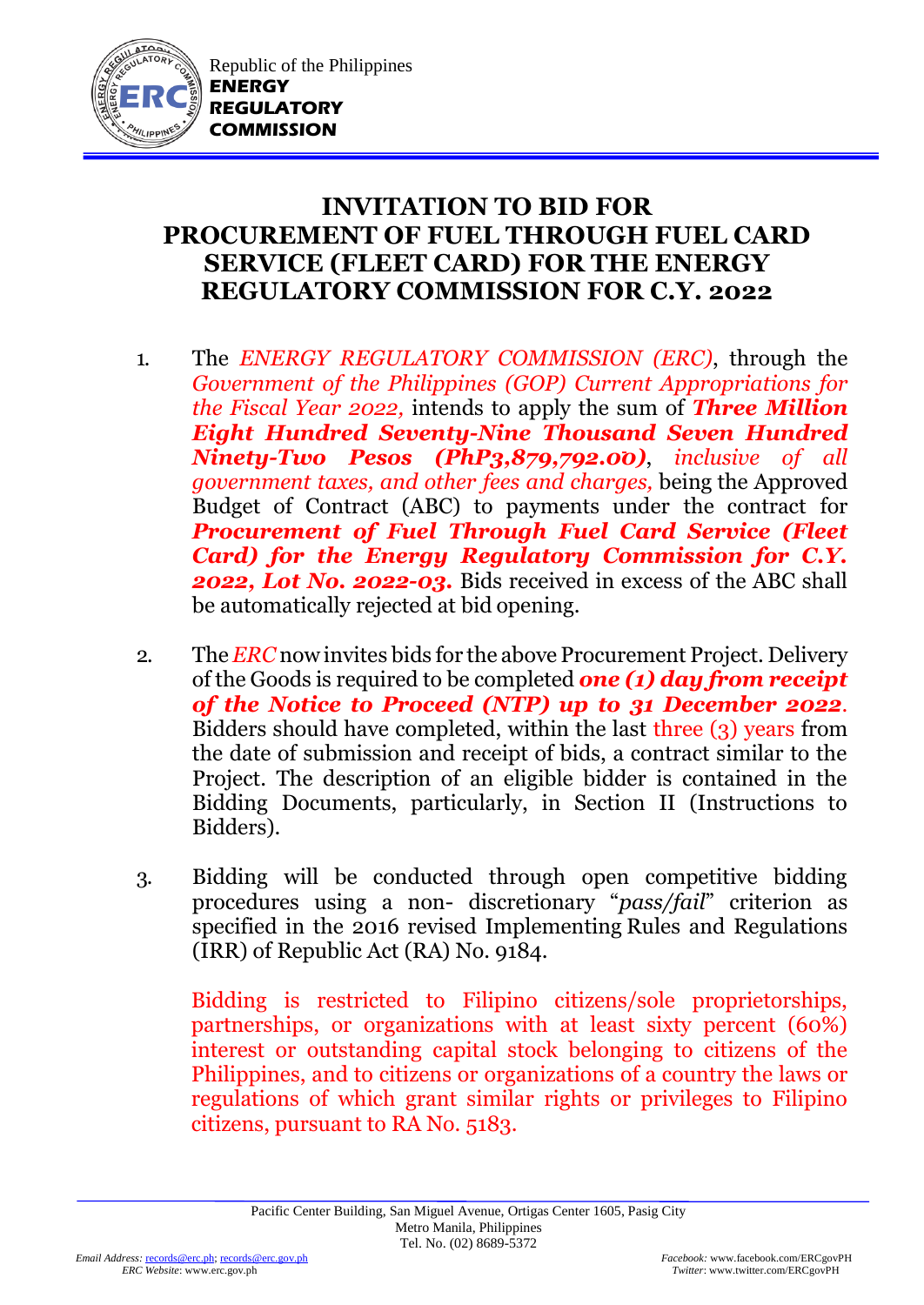- 4. Prospective Bidders may obtain further information from *ERC BAC Secretariat* and inspect the Bidding Documents at the address given below during *Monday to Friday, 09:00 A.M. to 04:00 P.M*.
- 5. A complete set of Bidding Documents may be acquired by interested Bidders on *04 February 2022* from the given address and website(s) below *and upon payment of the applicable fee for the Bidding Documents, pursuant to the latest Guidelines issued by the GPPB, in the amount of Five Thousand Pesos (PhP5,000.00)*. The ProcuringEntity shall allow the bidder to present its proof of payment for the fees *in person.*
- 6. The *ERC BAC* will hold a Pre-Bid Conference<sup>1</sup>, which shall be open to prospective bidders, on *14 February 2022, 03:00 P.M. through videoconferencing via MS Teams, which can be accessed through:*

[https://teams.microsoft.com/l/meetup](https://teams.microsoft.com/l/meetup-join/19%3Ameeting_N2M0OTJmNGMtZmI4OS00YjNhLTlhNGItNjMyMzMyYjFhMjU3%40thread.v2/0?context=%7B%22Tid%22%3A%2234a3c75d-10fe-482b-9220-04df09540e89%22%2C%22Oid%22%3A%225f074c63-51dc-4812-9356-3479a48fb753%22%7D)[join/19%3Ameeting\\_N2M0OTJmNGMtZmI4OS00YjNhLTlhNGItNjMyMzMy](https://teams.microsoft.com/l/meetup-join/19%3Ameeting_N2M0OTJmNGMtZmI4OS00YjNhLTlhNGItNjMyMzMyYjFhMjU3%40thread.v2/0?context=%7B%22Tid%22%3A%2234a3c75d-10fe-482b-9220-04df09540e89%22%2C%22Oid%22%3A%225f074c63-51dc-4812-9356-3479a48fb753%22%7D) [YjFhMjU3%40thread.v2/0?context=%7B%22Tid%22%3A%2234a3c75d-10fe-](https://teams.microsoft.com/l/meetup-join/19%3Ameeting_N2M0OTJmNGMtZmI4OS00YjNhLTlhNGItNjMyMzMyYjFhMjU3%40thread.v2/0?context=%7B%22Tid%22%3A%2234a3c75d-10fe-482b-9220-04df09540e89%22%2C%22Oid%22%3A%225f074c63-51dc-4812-9356-3479a48fb753%22%7D)[482b-9220-04df09540e89%22%2C%22Oid%22%3A%225f074c63-51dc-4812-](https://teams.microsoft.com/l/meetup-join/19%3Ameeting_N2M0OTJmNGMtZmI4OS00YjNhLTlhNGItNjMyMzMyYjFhMjU3%40thread.v2/0?context=%7B%22Tid%22%3A%2234a3c75d-10fe-482b-9220-04df09540e89%22%2C%22Oid%22%3A%225f074c63-51dc-4812-9356-3479a48fb753%22%7D) [9356-3479a48fb753%22%7D](https://teams.microsoft.com/l/meetup-join/19%3Ameeting_N2M0OTJmNGMtZmI4OS00YjNhLTlhNGItNjMyMzMyYjFhMjU3%40thread.v2/0?context=%7B%22Tid%22%3A%2234a3c75d-10fe-482b-9220-04df09540e89%22%2C%22Oid%22%3A%225f074c63-51dc-4812-9356-3479a48fb753%22%7D)

- 7. Bids must be duly received by the BAC Secretariat through manual submission at the office address indicated below on or before *28 February 2022, 03:00 P.M.* Late bids shall not be accepted. Bidders are requested to submit one (1) original and one (1) copy of their bids. Bidders are likewise requested to bring the originals of the documents submitted and present the same for comparison during the bid opening.
- 8. All Bids must be accompanied by a bid security in any of the acceptable forms and in the amount stated in **ITB** Clause 14.
- 9. Bid opening shall be on *28 February 2022, 03:00 P.M.* at the given address below. Bids will be opened in the presence of the bidders' representatives who choose to attend the activity.

1

<sup>1</sup> May be deleted in case the ABC is less than One Million Pesos (PhP1,000,000) where the Procuring Entity may not hold a Pre-Bid Conference.